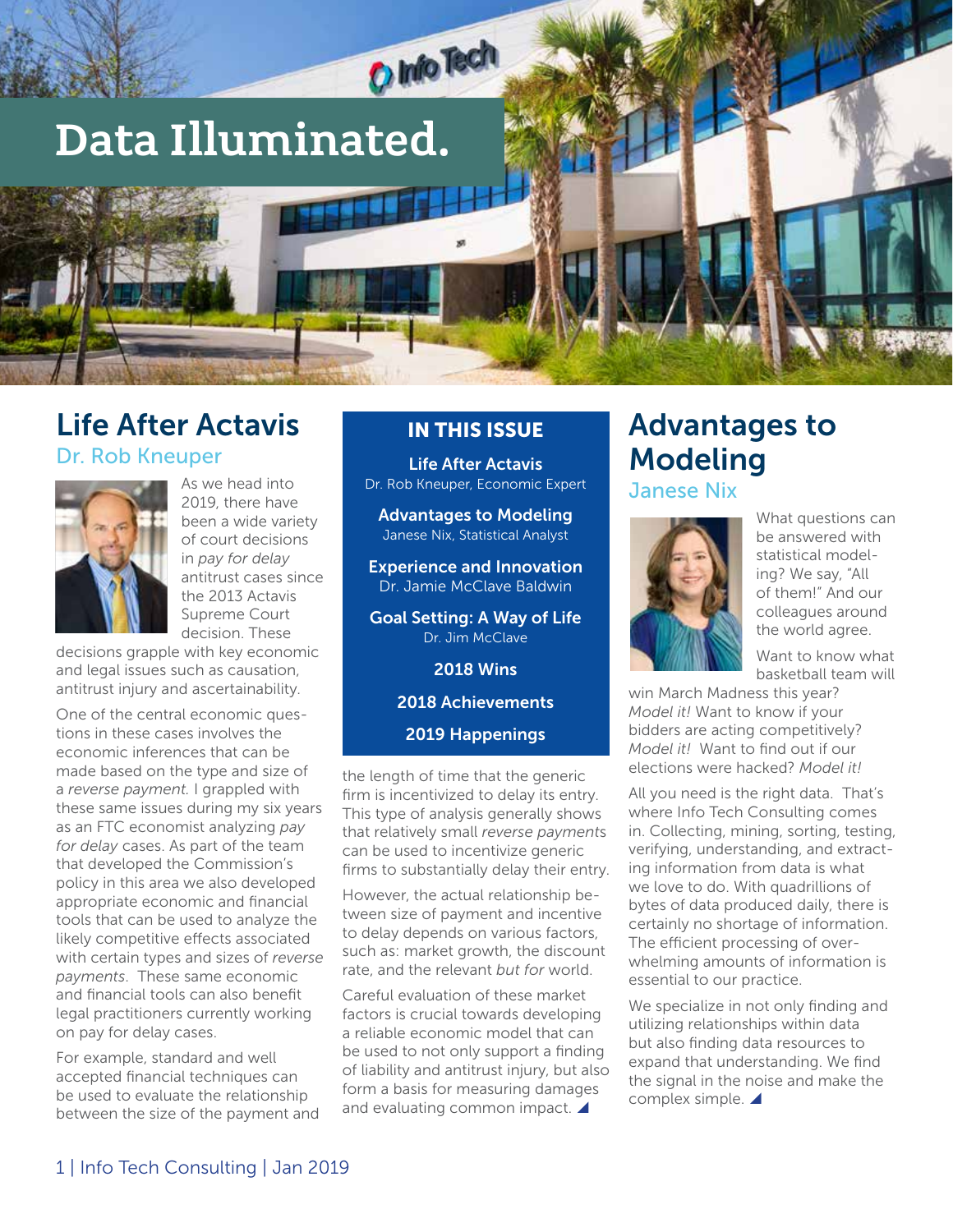## Experience and Innovation — Two Pillars of Info Tech Consulting

#### Dr. Jamie McClave Baldwin, President

In the consulting world, experience is essential. One of the defining pillars of our team is our 500+ years combined experience. Every case provides an opportunity to add to our wealth of knowledge.

With the creation of ever-increasing amounts of data, innovation continues to be an equally important component of our service.

In October, Info Tech, Inc. sponsored a three day Hack-A-Thon, an intensive collaboration session bringing talent together from across Info Tech to foster innovation. This year Info Tech Consulting proposed the development of software to tailor and create customer name and address

databases, a key component of class certification data work.

This unique product will provide many benefits to our clients; efficient data work, improved class member identification and expedited claims processing.

This product is the culmination of experience and innovation - solving a real-world problem faced by our clients by bringing our years of experience together with the innovative, solutions-oriented team within the walls of Info Tech. The utility is now in the second stage of development with the goal of a prototype available in 2019.

## All Under One Roof I O I I O I I OI

Equipped to tackle complex analyses to provide clear, concise summaries and visuals of our findings and results

Involved in more than just crunching the numbers, understanding the industry gives context to our analysis

Statistics Economics Econometrics

Analyses in various cases, from calculating damages due to collusion to valuing businesses of all sizes

No matter what you're faced with, we have service areas dedicated to supporting your needs. Our brain trust is always acting in the pursuit of truth on your behalf.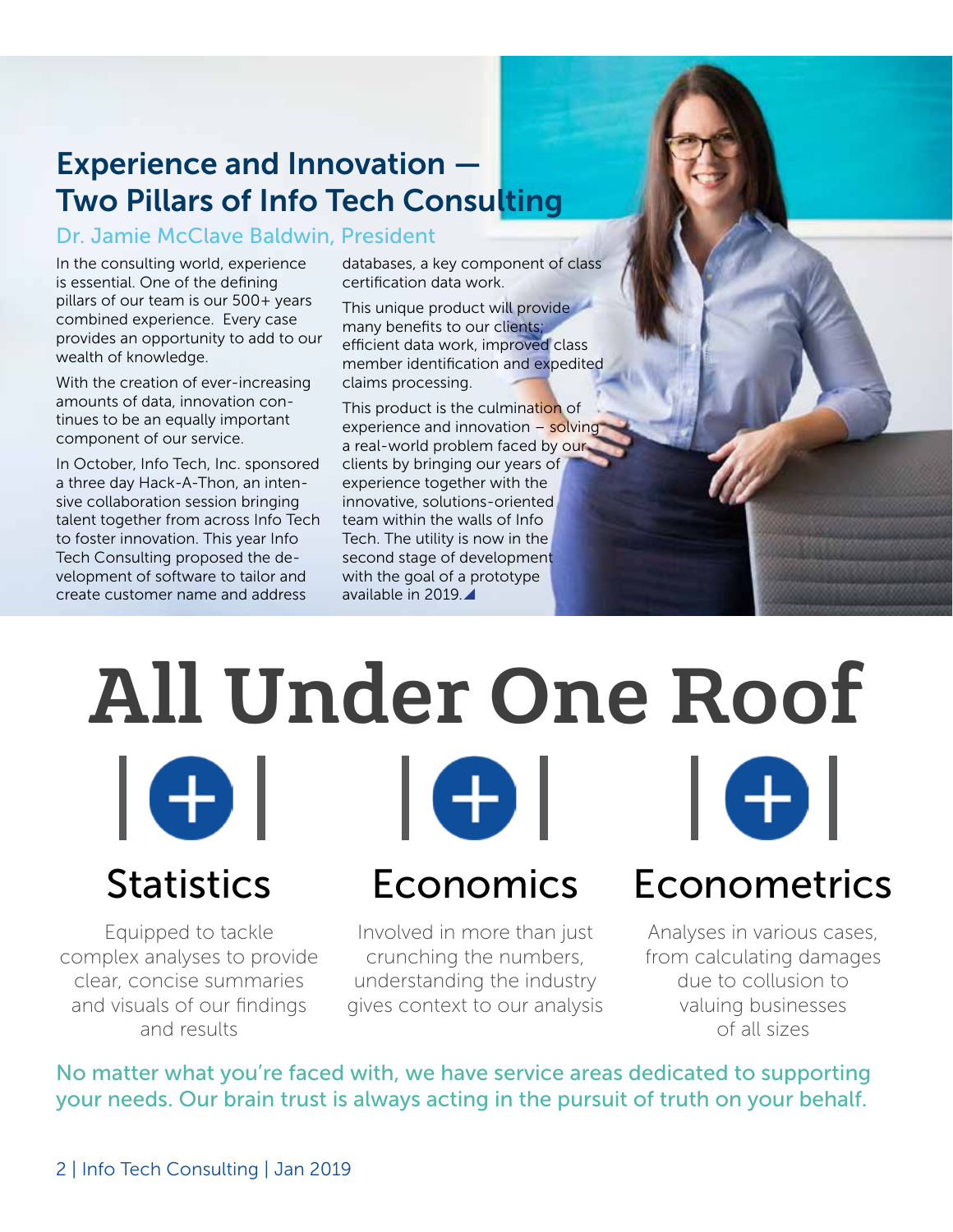

## Goal Setting: A Way of Life

Dr. Jim McClave, Co-Founder, CEO

I am a self-admitted goal-setting addict. My addiction began in my early thirties when I listened to the motivational tapes – yep, back then we listened to tapes on our car tape players – of Earl Nightingale. "You become what you think about" was Earl's primary thesis, and it resonat-

ed with me. So, I began to focus on what I "thought about" by following his advice to write down goals and review them regularly.

This time of year is especially important for my goal-setting addiction, since I formed the habit of formally revisiting and revising my goals on New Years Day or shortly thereafter, in the tradition of establishing New Year's resolutions. Several principles guide my goal-setting: no more than five per year, very specific but simply stated, and a combination of business and personal goals. Some advise sharing goals with others, but for me they are my private guideposts. I revisit my goals on a regular basis throughout the year to assess progress, but in no case do I change them until the following year.

I have learned the hard way that some specific wording can backfire. For example, for some years I set the goal of "breaking par" in golf, my lifelong favorite avocation. In 1992 that happened for the first time, and perhaps because of my having been so specific, for the only time to date! More importantly, I have set numerous business goals for Info Tech over the years, both cultural and monetary, and nearly all of them have been met or exceeded. Random chance? Perhaps, but as a statistician I think chance explanations are often a cop-out.

Pardon me, but I need to get busy thinking about my 2019 goals.  $\blacktriangle$ 

## 2018 WINS - CAPACITORS & DENTAL

Congratulations to our clients, The Joseph Saveri Law Firm and Berger Montague, for the recent class certification ruling in the Capacitors Class Action. Judge Donato certified the class of direct purchasers of electrolytic and film capacitors between the years 2002 to 2013.

Dr. McClave submitted two class certification expert reports supporting the certification of the class. Judge Donato found Dr. McClave's analysis to be "sound, reliable and consistent with established econometric methods."

Congratulations, also to our clients, Berger Montague, Cohen Milstein Sellers & Toll, Hausfeld, LLC, Susman Godfrey, and The Radice Law Firm on the recent settlement in the Dental Supplies Antitrust Litigation.

Initial settlement was reached on the day of the Daubert hearing, as we sat waiting to begin. Being overprepared is part of our culture — this time, all we had to do was show up!

Hard work, perseverance, and a commitment to allowing the data to tell the truth paved the way to a positive outcome for our clients.

## Achievements

### University of Florida 2018 Outstanding Alumnus

Dr. McClave received the Outstanding Alumnus Award at the University of Florida's 2018 annual Evening of Excellence, which celebrates alumni of the College of Liberal Arts and Sciences.

Dr. McClave's statistical and econometric consulting was recognized, especially in developing computerized methods to detect fraud and in his commitment to the Gainesville community.

Dr. Robert Lanzillotti, Dean Emeritus, University of Florida Warrington College of Business, gave a poignant introduction for his longtime colleague and friend.  $\blacktriangle$ 

### Successful Inaugural Internship Program

We launched a highly successful internship program this year with three summer interns, recruited from across the country.

The training and experience provided was a win-win — for our team as mentors and for the interns. We challenged them to take the math, economics and science they have been experiencing in the classroom and apply it to the real world.

Our interns, Ryan Bieber (University of North Dakota), Madison Parrett (Macalester College) and Akshay Jain (Northwestern University) exceeded our expectations with their diligence, curiosity and dedication.

Recruitment, training, and career development of the next generation of leaders is an important part of our culture.  $\blacktriangle$